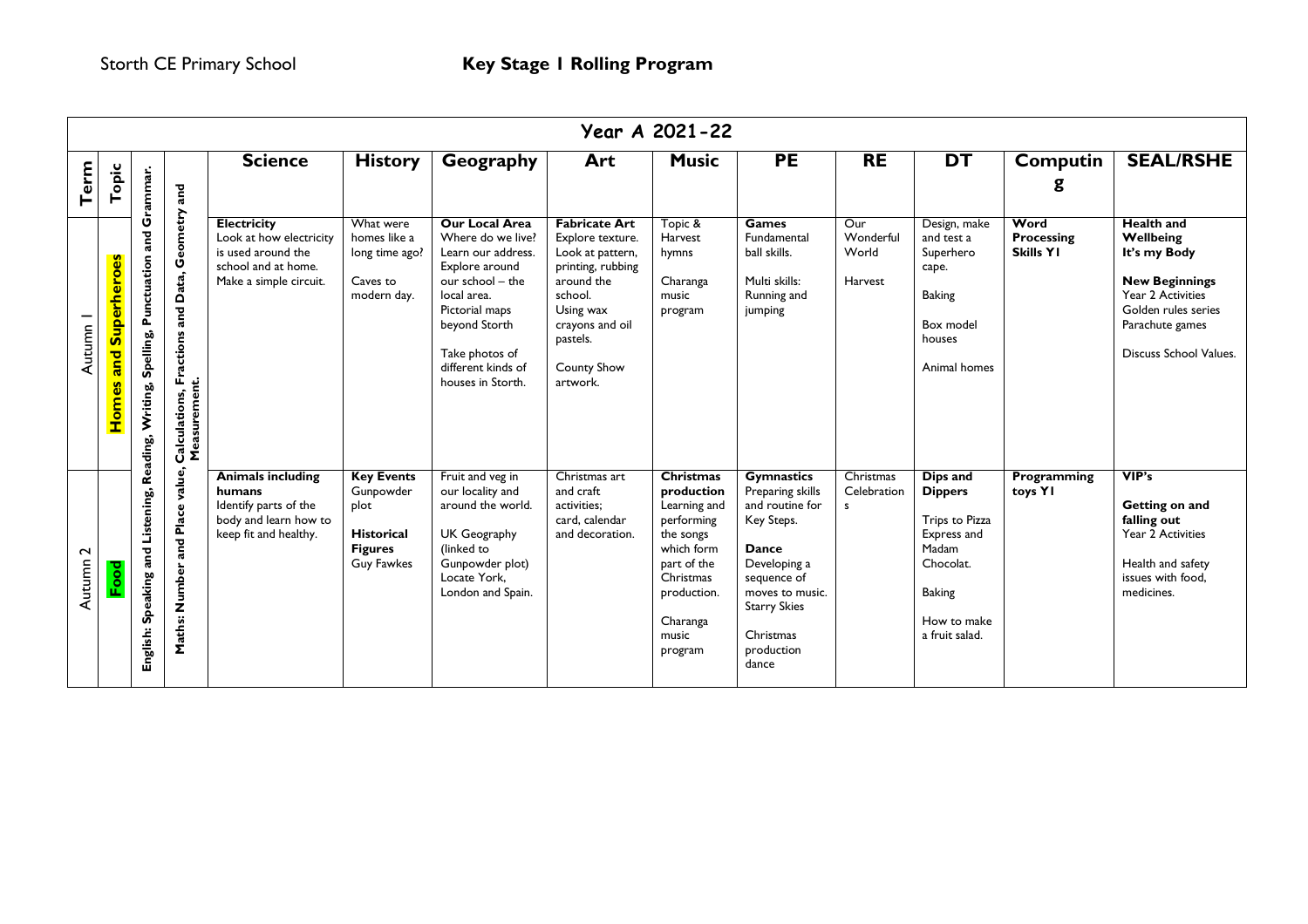| Spring 1 | day<br>and<br>Time-night |  | <b>Animals</b><br>Identify and learn<br>about nocturnal and<br>diurnal animals.                                                                         | <b>Nurturing</b><br><b>Nurses</b><br><b>Timelines</b><br>diaries<br>calendars<br><b>Historical</b><br>figures<br>Florence<br>Nightingale | Let's go to<br>China<br>Look at globe and<br>identify time<br>around the world<br>$-$ zones.                                                                                    | <b>Colour Chaos</b><br>Primary and<br>secondary<br>colours and<br>shades and tints<br>using water<br>colour and<br>poster paint. | Chinese<br>New Year<br>songs<br>Charanga<br>music<br>program                                                                        | <b>Gymnastics</b><br>Preparing skills<br>and routines for<br>Key Steps.<br>Indoor<br>athletics                                                          | Special<br>books<br>New Year<br>Celebration<br>s<br>Chinese<br>New Year | Design and<br>make a<br>memory box<br><b>Baking</b>                     | <b>Online Safety</b><br>YI<br>Using search<br>engines to<br>research Florence<br>Nightingale. | <b>Health and</b><br>Wellbeing<br><b>Safety First</b><br>Going for goals<br>Year 2 Activities<br>Global awareness<br>Issues around global<br>warming.                  |
|----------|--------------------------|--|---------------------------------------------------------------------------------------------------------------------------------------------------------|------------------------------------------------------------------------------------------------------------------------------------------|---------------------------------------------------------------------------------------------------------------------------------------------------------------------------------|----------------------------------------------------------------------------------------------------------------------------------|-------------------------------------------------------------------------------------------------------------------------------------|---------------------------------------------------------------------------------------------------------------------------------------------------------|-------------------------------------------------------------------------|-------------------------------------------------------------------------|-----------------------------------------------------------------------------------------------|------------------------------------------------------------------------------------------------------------------------------------------------------------------------|
| Spring 2 | our/Pattern<br>Light/Col |  | <b>Properties of</b><br>materials<br>Focus on float/sink and<br>heat.                                                                                   | Learn about;<br>St Patrick<br>St David                                                                                                   | <b>Sensational</b><br>Safari<br>Colour in our<br>environment.<br>Making the<br>environment safer.<br>Learn about Cats<br>eyes on the road,<br>road signs and<br>what they mean. | Study artist-<br>Claude Monet<br>and<br>Impressionism                                                                            | Topic songs<br>Charanga<br>music<br>program                                                                                         | <b>Indoor health</b><br>and fitness<br>Gymnastics and<br>circuit training<br><b>Dance</b><br>Val Sabin-<br>Painting a<br>Picture<br>The Rainbow<br>Fish | Why is the<br>Torah<br>special?<br>Education<br>Sunday                  | Fabric<br><b>Bunting</b><br>Making an<br>Easter basket<br><b>Baking</b> | <b>Painting YI</b><br>Use a simple<br>painting program                                        | <b>Health and</b><br>Wellbeing<br><b>Think Positive</b><br>Good to be me<br>Year 2 Activities<br>How colours can<br>represent moods -<br>PSHE.<br>Road safety colours. |
| Summer I | ter<br><b>id</b>         |  | <b>Plants and the</b><br><b>Water Cycle</b><br>Identify and name a<br>variety of common<br>wild and garden plants<br>Label parts of<br>flowering plant. | St George<br>How do we<br>know about<br>the Great Fire<br>of London?                                                                     | <b>Beside the</b><br><b>Seaside</b><br>Contrasting locality<br>Seaside and island<br>life.<br>Katie Morag<br><b>Visit RNLI</b>                                                  | <b>Claude Monet</b><br>Water lilies.<br>Printing posters<br>Collage<br>Contact local<br>artist to share<br>their work.           | <b>Summer</b><br><b>Production</b><br>Learning and<br>performing<br>the songs<br>which form<br>part of the<br>Summer<br>Production. | Orienteering<br>Multi skills: Bat<br>and Ball                                                                                                           | What do<br>Hindus<br>celebrate?                                         | Design and<br>make a boat<br><b>Baking</b>                              | <b>Using and</b><br><b>Applying YI</b>                                                        | <b>Respecting Rights</b><br><b>Relationships</b><br>Year 2 Activities<br>Discuss uses of water<br>and water safety.<br>Water in other<br>countries - PSHE.             |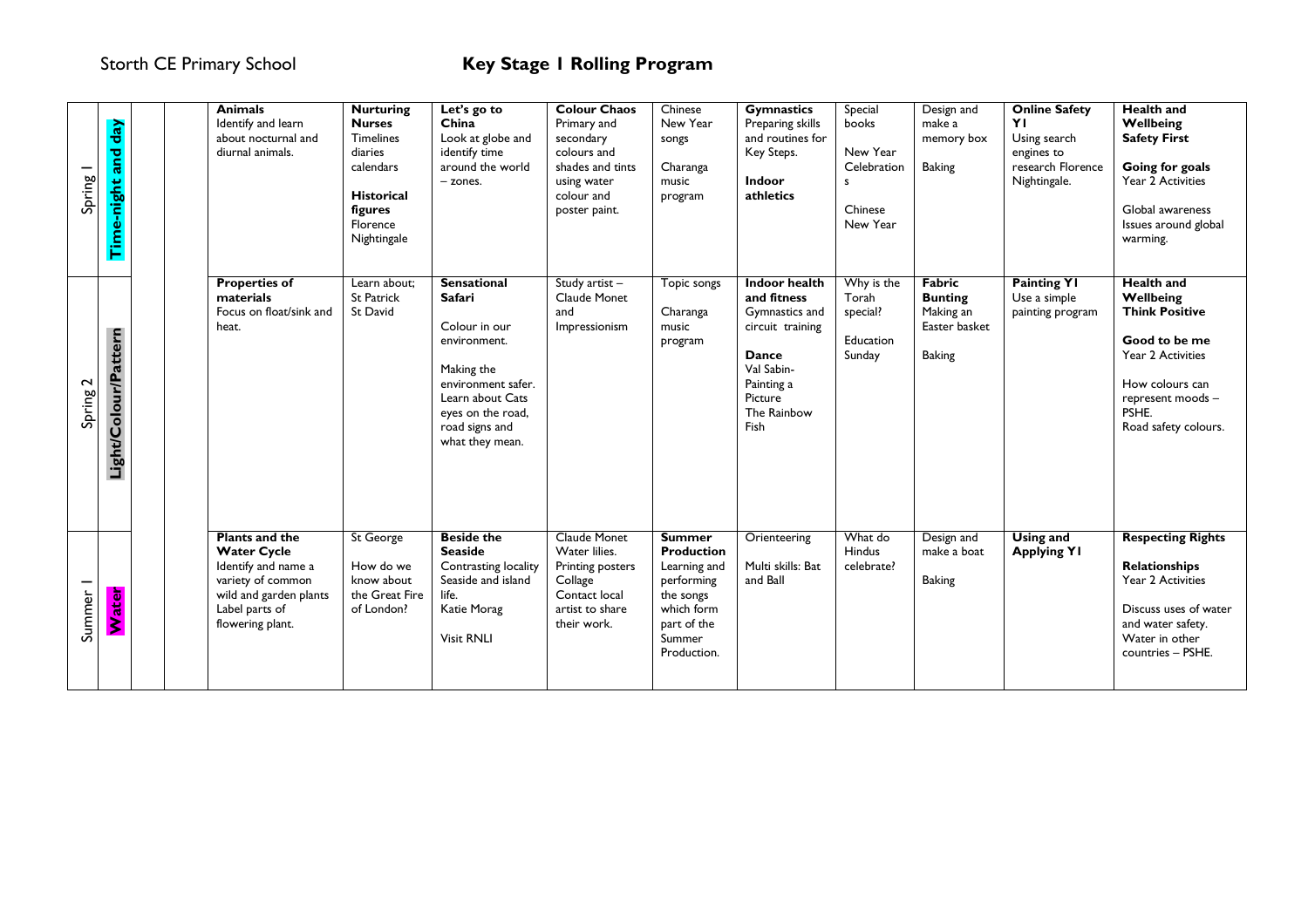|        |   |       | Forces and          | <b>Travel and</b> | Journey to school   | <b>Miro Magic</b>      | Leavers  | Athletics/    | What do  | <b>Moving</b>   | Scratch Jr Y1 | <b>Health and</b>     |
|--------|---|-------|---------------------|-------------------|---------------------|------------------------|----------|---------------|----------|-----------------|---------------|-----------------------|
|        |   |       | Movement            | <b>Transport</b>  | - identify how      | Realist                | assembly | fundamental   | Sikhs    | <b>Pictures</b> |               | Wellbeing             |
|        |   |       | How do vehicles     | How is            | everyone travels to |                        | songs    | skills        | believe? | Design, make,   |               | <b>Aiming High</b>    |
|        |   | move? |                     | transport         | school.             | Drawing painting       |          |               |          | test and        |               |                       |
|        |   |       | What affects speed? | different         | Train trip from     | from life and          | Charanga | Multi skills: |          | evaluate a      |               | <b>Changes</b>        |
|        |   |       |                     | today than in     | Arnside to Grange   | imagination.           | music    | Sports Day    |          | vehicle.        |               | Year 2 Activities     |
| $\sim$ | ÷ |       |                     | the past?         | over the viaduct.   |                        | program  |               |          |                 |               |                       |
|        |   |       |                     | When were         |                     | <b>Exploring boats</b> |          | Football      |          | Making papier   |               | Keeping safe, road    |
| Summer |   |       |                     | trains            |                     | in art.                |          | rounders      |          | mache hot air   |               | safety posters, Green |
|        |   |       |                     | invented?         |                     |                        |          |               |          | balloon.        |               | cross Code.           |
|        |   |       |                     | When were         |                     |                        |          |               |          |                 |               |                       |
|        |   |       |                     | cars invented?    |                     |                        |          |               |          | <b>Baking</b>   |               |                       |
|        |   |       |                     | When were         |                     |                        |          |               |          |                 |               |                       |
|        |   |       |                     | aeroplanes        |                     |                        |          |               |          |                 |               |                       |
|        |   |       |                     | invented?         |                     |                        |          |               |          |                 |               |                       |
|        |   |       |                     |                   |                     |                        |          |               |          |                 |               |                       |
|        |   |       |                     |                   |                     |                        |          |               |          |                 |               |                       |

| 0.2022.22<br><b>Year B 2022-23</b> |
|------------------------------------|
|                                    |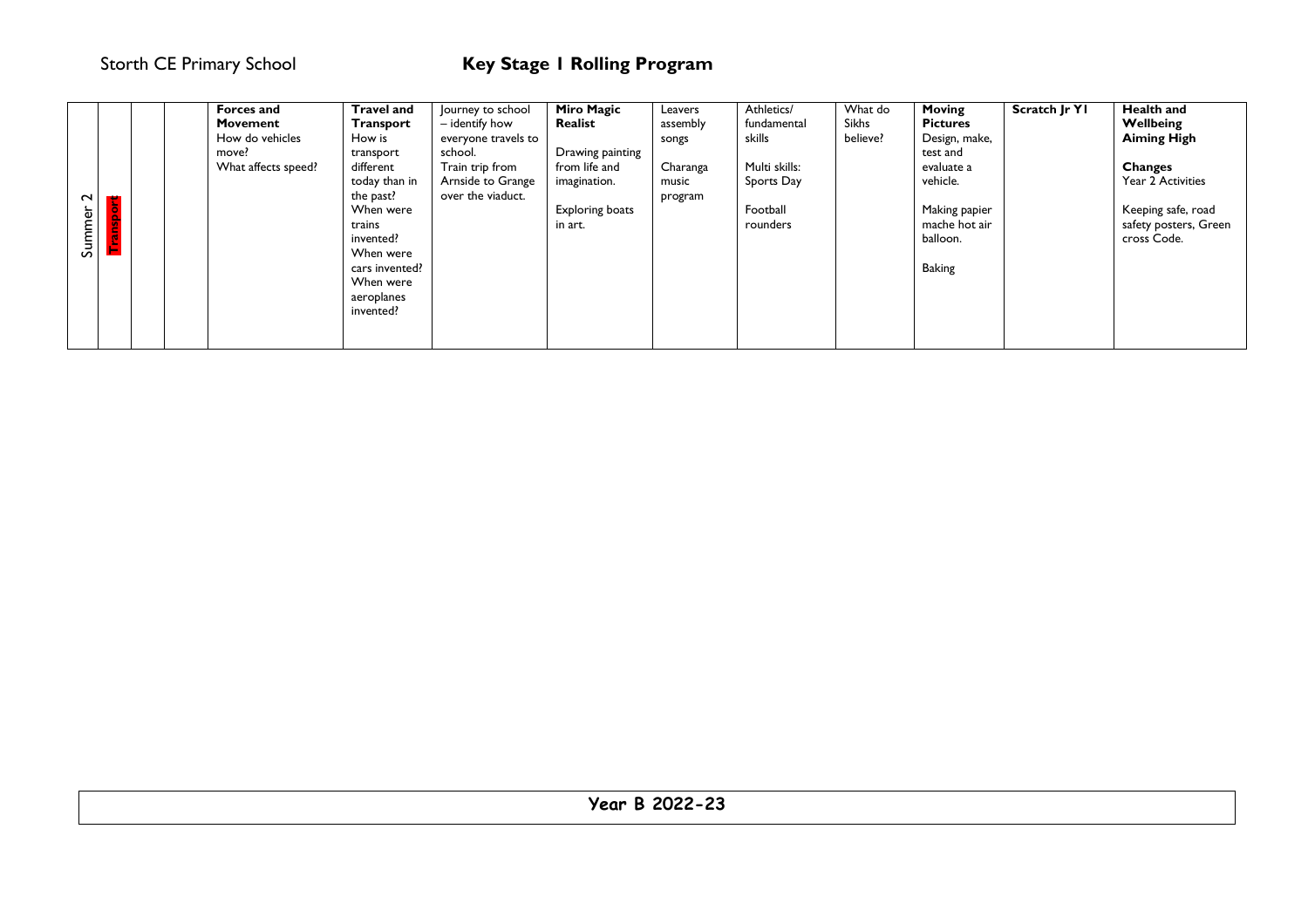| Term     | Topic                                       |                                                       |                                                                        | Science                                                                                                                                    | History                                                                                                                              | Geography                                                                                                                                                                           | Art                                                                                                                                                                                                                                                                                           | <b>Music</b>                                                   | PE                                                                                                                     | <b>RE</b>                                           | <b>DT</b>                                                                                             | Computing                                 | <b>SEAL/PSHE</b>                                                                                                                                                                              |
|----------|---------------------------------------------|-------------------------------------------------------|------------------------------------------------------------------------|--------------------------------------------------------------------------------------------------------------------------------------------|--------------------------------------------------------------------------------------------------------------------------------------|-------------------------------------------------------------------------------------------------------------------------------------------------------------------------------------|-----------------------------------------------------------------------------------------------------------------------------------------------------------------------------------------------------------------------------------------------------------------------------------------------|----------------------------------------------------------------|------------------------------------------------------------------------------------------------------------------------|-----------------------------------------------------|-------------------------------------------------------------------------------------------------------|-------------------------------------------|-----------------------------------------------------------------------------------------------------------------------------------------------------------------------------------------------|
| Autumn   | animals<br>other<br>and<br>Ourselves        | Spelling, Punctuation and Grammar.                    | Measurement.<br>Data, Geometry and                                     | Living<br>things and<br>their<br>habitats.<br>Explore and<br>compare<br>differences<br>between<br>things that<br>living, dead<br>and never | The Great<br>Fire of<br>London<br>Key<br>individuals:<br>Louis Braille<br>And children<br>to select and<br>research<br>famous people | Our School<br>Children will<br>explore their<br>school<br>environment<br>using first-hand<br>observation and<br>experience to<br>enhance their<br>awareness along<br>with essential | Portraits<br>Look at<br>famous<br>portraits.<br>Colour mixing                                                                                                                                                                                                                                 | Topic and<br>harvest<br>songs.<br>Charanga<br>music<br>program | Fundamenta<br>I ball skills<br>Multi skills:<br>throwing<br>and<br>catching                                            | Leaders and<br>Teachers                             | D&T week:<br>Our Fabric<br>Faces<br>Design and<br>make<br>moving<br>skeleton<br>Baking-<br>Gingerbrea | Presentation<br>skills Y2                 | Friendship and<br>Kindness<br>Golden Rules and<br>Golden Time<br>New Beginnings<br>Belonging to a group<br>Class rules<br>Choices<br>Parts of body                                            |
| Autumn 2 | dinosaurs<br>past and<br>the<br><b>Lnto</b> | Writing,<br>English: Speaking and Listening, Reading, | Fractions and<br>Calculations,<br>and Place value,<br>Number<br>Maths: | been alive.<br>Everyday<br>materials<br>Identify<br>and name a<br>variety of<br>everyday<br>materials,<br>compare<br>materials.            | using BBC<br>website.<br>War and<br>Remembrance<br>Key Events;<br>Remembrance<br>Day                                                 | map skills and<br>fieldwork.<br>Our Country<br>Bury<br>artefacts/dinos<br>aur bones and<br>use grid<br>reference.                                                                   | Let's Sculpt<br>Children<br>introduced to<br>six sculptors:<br>Marc Quinn,<br>Michelle<br>Reader,<br>Barbara<br>Hepworth,<br>Jill Townsley,<br>Brendan<br>Jamison,<br>and Eva<br>Rothschild.<br>Children will<br>make their<br>own<br>sculptures<br>using a range<br>of unusual<br>materials. | Christmas<br>production<br>Charanga<br>music<br>program        | <b>Gymnastics</b><br>Dance-Val<br>Sabin-<br>Dinosaurs<br>Elsden<br>Circle<br>Dance<br>Christmas<br>production<br>dance | Why do<br>Christians<br>give gifts at<br>Christmas? | d men<br>Christmas<br>craft, cards<br>å<br>decorations.                                               | Preparing for<br>Turtle Logo<br><b>Y2</b> | Year 1 Activities<br>Money Matters<br><b>Parliament Week</b><br>Anti-bullying day<br>Children in Need<br>Getting on and<br>falling out.<br>Year 1 Activities<br>Why are dinosaurs<br>extinct? |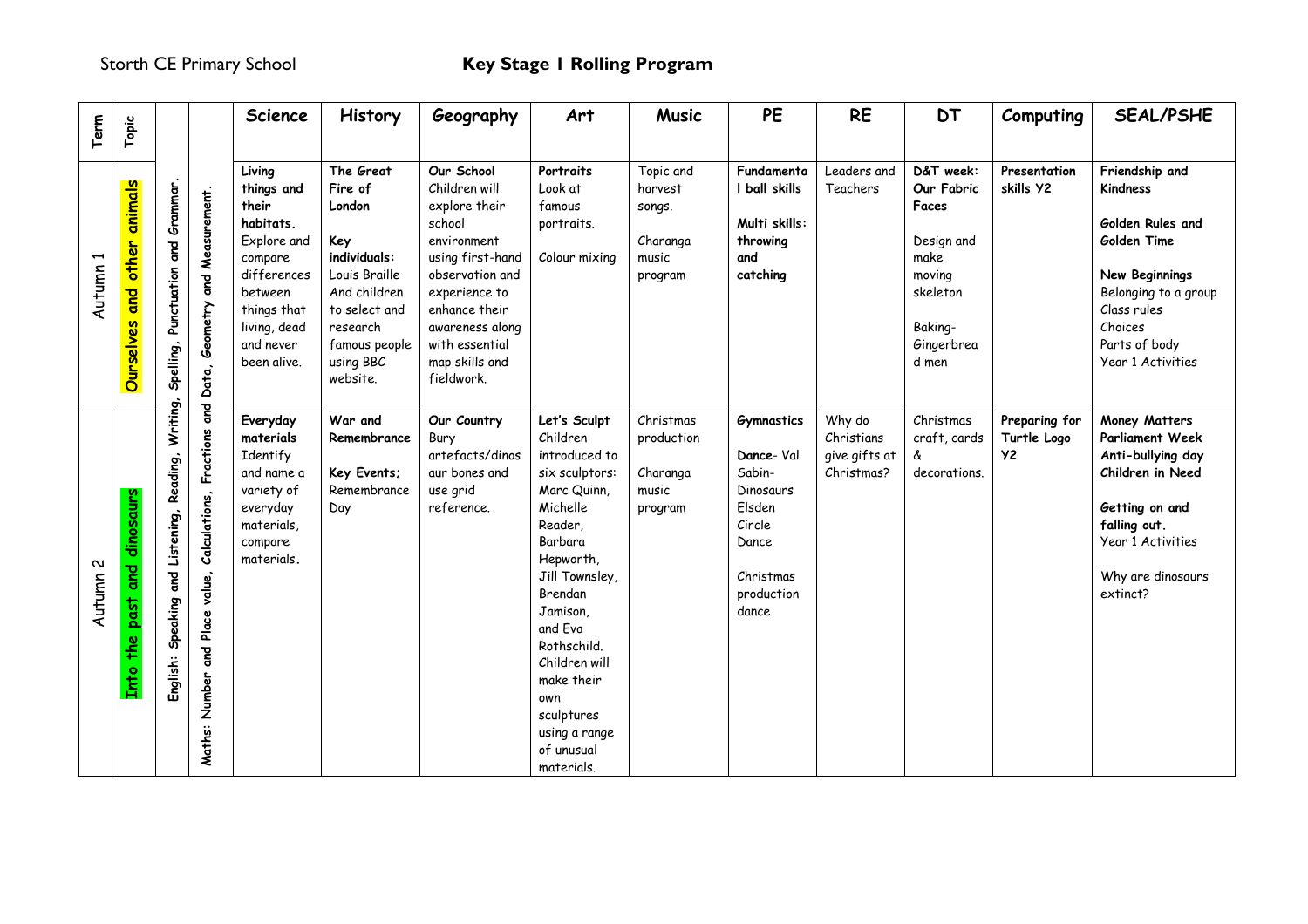| Spring 1                      | Space<br><b>Paro</b><br>$\dot{A}$ | Uses of<br>everyday<br>materials<br>Find out<br>how the<br>shapes of<br>solid<br>objects<br>made from<br>some<br>materials<br>can be<br>changed. | History of<br>space travel.<br>Key<br>individual;<br>Neil<br>Armstrong | Magical<br>Mapping<br>Geographical<br>enquiry<br>Use aerial<br>photographs<br>and plan<br>perspectives to<br>recognise<br>landmarks and<br>basic human<br>and physical<br>features.<br>Devise a simple<br>map and basic<br>symbols in a<br>key.                                                     | Landscape<br>and<br>Cityscape<br>Art<br>Create a<br>collage<br>landscape.                                               | Topic songs<br>Charanga<br>music<br>program | Gymnastics<br>Preparing<br>skills and<br>routines for<br>Key Steps.<br><b>Indoor</b><br>athletics | Who was<br>Buddha?                       | Print<br>making<br>Exploration<br>of<br>different<br>printing<br>techniques<br>to create<br>patterns | Using the<br>internet Y2<br>Google maps<br>and Earth.<br>Gogglebox -<br>labelling the<br>planets. | Relationships<br><b>TEAM</b><br>Going for Goals<br>Year 1 Activities<br>St Valentine's day<br>friendship afternoon<br>Goal setting |
|-------------------------------|-----------------------------------|--------------------------------------------------------------------------------------------------------------------------------------------------|------------------------------------------------------------------------|-----------------------------------------------------------------------------------------------------------------------------------------------------------------------------------------------------------------------------------------------------------------------------------------------------|-------------------------------------------------------------------------------------------------------------------------|---------------------------------------------|---------------------------------------------------------------------------------------------------|------------------------------------------|------------------------------------------------------------------------------------------------------|---------------------------------------------------------------------------------------------------|------------------------------------------------------------------------------------------------------------------------------------|
| $\boldsymbol{\sim}$<br>Spring | Plants                            | Plants<br>Identify<br>and name a<br>variety of<br>common<br>wild and<br>garden<br>plants<br>Label parts<br>of flowering<br>plant.                | $\pmb{\times}$                                                         | What a<br>wonderful<br>world<br>Identify plants<br>at school and<br>by the sea.<br>Use basic<br>geographical<br>vocabulary to<br>refer to key<br>physical<br>features,<br>including:<br>beach, cliff,<br>coast, forest,<br>hill, mountain,<br>sea, ocean,<br>river, soil,<br>valley,<br>vegetation. | Natures<br>sculptures<br>Designs in<br>natural<br>materials<br>Andrew<br>Goldsworthy<br>Animal<br>prints/<br>footprints | Topic Songs<br>Charanga<br>music<br>program | Multi skills<br>Yoga: salute<br>to the sun                                                        | What did<br>Jesus teach<br>us?<br>Easter | Easter card<br>-moving<br>part                                                                       | Online<br>Safety Y2<br>Gogglebox -<br>Living Things<br>for research.                              | Red Nose day<br>Good to be me<br>Year 1 Activities                                                                                 |